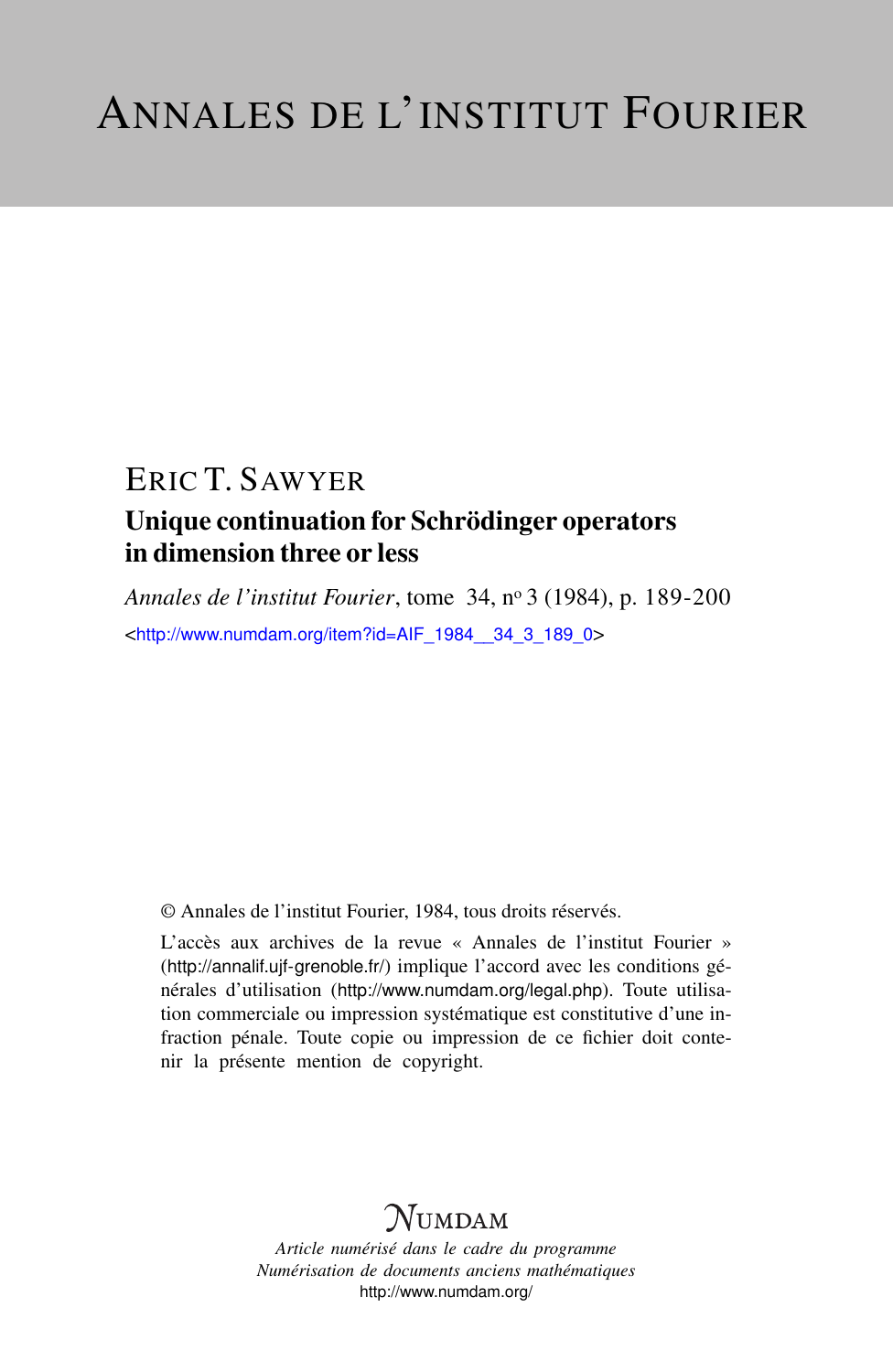## **UNIQUE CONTINUATION FOR SCHRÖDINGER OPERATORS IN DIMENSION THREE OR LESS**

## by Eric T. SAWYER $(^1)$

### **1. Introduction.**

Suppose  $\Omega$  is an open connected subset of  $\mathbb{R}^n$  and  $v(x)$ a nonnegative function on  $\Omega$ . Let X denote a space of locally integrable functions on  $\Omega$  and let L denote a partial differential operator. Following  $[1]$  we say that the differential inequality

$$
|Lu(x)| \leq v(x) |u(x)| \quad \text{a.e. } x \text{ in } \Omega \tag{1.1}
$$

has the unique continuation property, or u.c.p., relative to X if whenever  $u$  in X satisfies  $(1,1)$  (in the sense of distributions) and vanishes in (i.e. is zero a.e. in) a nonempty open subset of  $\Omega$ , then *u* vanishes in  $\Omega$ . The basic problem is to characterize in a useful way the operators L and the functions  $v$  for which  $(1.1)$  has the u.c.p. relative to a given space of functions X. In this paper we will be concerned with the case where L is the Laplacian  $\Delta$  on  $\mathbb{R}^n$  and X is the space  $H^{2,1}_{loc}(\Omega)$  consisting of those functions *u* which, together with their distributional Laplacian  $\Delta u$ , are locally integrable on the open set  $\Omega \subset \mathbb{R}^n$ . This case arises in connection with unique continuation for Schrödinger operators,  $H = -\Delta + v$ , which in turn has application to the question of the non-existence of positive eigenvalues for  $H=-\Delta+v$ . We refer to [1], [2], [4], [10] and [13] and the references given there for details on this application.

In his article on Schrödinger semigroups ([13]), B. Simon essentially proposes (p. 519 of [13]) the problem of proving that if *v* satisfies the condition

 $(K_n^{\text{loc}})$   $\lim_{r\to 0} \sup_{x\in K} I_2(x_{B(x,r)} v)(x) = 0$  for all compact  $K \subset \Omega$ ,

<sup>(1)</sup> Research supported in part by NSERC grant A5149.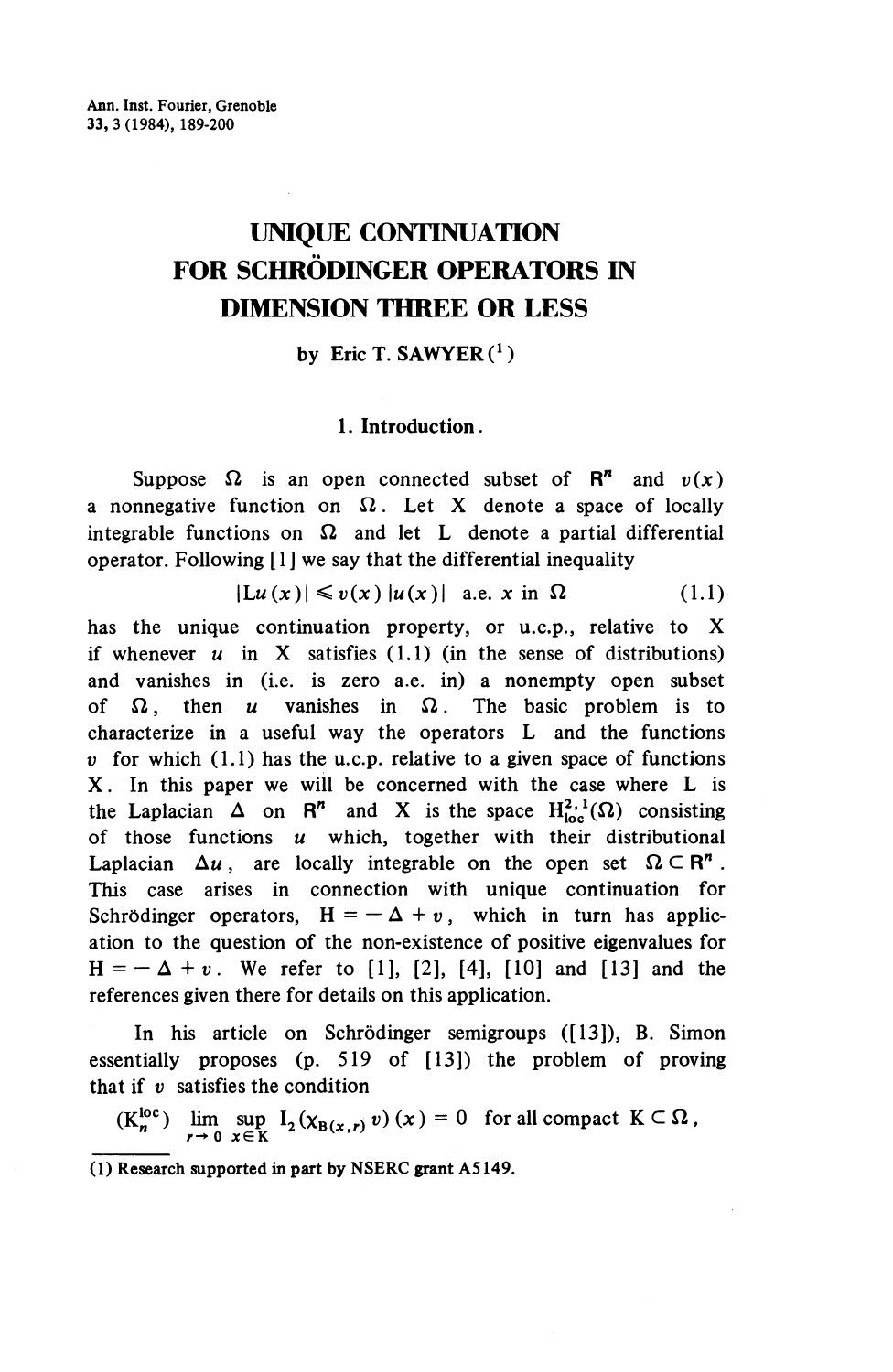then the inequality

$$
|\Delta u(x)| \leq v(x) |u(x)| \quad \text{a.e. } x \text{ in } \Omega \tag{1.2}
$$

has the u.c.p. relative to  $H^{2,1}_{loc}(\Omega)$ ,  $\Omega$  open connected. Here

$$
I_2 f(y) = \phi_n * f(y) = \int \phi_n(y - z) f(z) dz
$$

 $where$ 

$$
\phi_n(x) = c_n |x|^{2-n} (= c \log|x| \text{ if } n = 2)
$$

is the fundamental solution of the Laplacian in  $\mathbb{R}^n$ . We refer the reader to [13] for a discussion of many illuminating characterizations of condition  $(K_n^{loc})$ . Results of W. Amrein, A. Berthier and V. Georgescu ([!]) and J. Saut and B. Scheurer ([11]) state that  $v \in L_{loc}^p(\Omega)$  is sufficient for (1.2) to have the u.c.p. relative to  $H^{2,q}_{loc}(\Omega)$  provided

$$
p > \frac{n}{2}, p \ge n - 2, n \ge 2 \text{ and } q = \max\left\{1, \frac{2p}{p+2}\right\}
$$

([1]) and relative to  $H^{2,2}_{loc}(\Omega)$  if  $p > \frac{2n}{2}$  ([11]). See also [2], [3], [4], [5], [6], [10], [12] and [13] and references given there. More recently, C. Kenig and D. Jerison have obtained unique continuation for (1.2) relative to  $H^{2,q}_{loc}$ ,  $q = \frac{2n}{n+2}$ , when  $v \in L^{n/2}_{loc}$ ,  $n \ge 3$ (private communication).

The main result of this paper is that condition  $(K_n^{loc})$  is sufficient for (1.2) to have the u.c.p. relative to  $H^{2,1}_{loc}(\Omega)$  at least when  $n \leq 3$ , thereby establishing Simon's conjecture ([13], p. 519) for  $n \leq 3$ . We remark that  $L^p_{loc} \subset K^{\text{loc}}_n$  for  $p > \frac{n}{2}$ ,  $n \geq 2$ ([13] ; see (A21)) while  $L_{\text{loc}}^{n/2}$ and  $K_n^{\text{loc}}$  are incomparable for  $n \geq 3$ . For  $p \geq 1$ , define

$$
H^{2, p}_{loc}(\Omega) = \{u \in L^{1}_{loc}(\Omega); \Delta u \in L^{p}_{loc}(\Omega)\}\
$$

and let  $H^{2,p}_c(\Omega)$  denote those *u* in  $H^{2,p}_{loc}$  with compact support in  $\Omega$ . Finally, for  $w(x) \ge 0$  and  $p \ge 1$ , let

$$
\|f\|_{\mathfrak{p}} = \sup \Big\{ \Big( \int |I_2 f|^p w \Big)^{1/p} \; ; \; \int |f|^p \leq 1 \, , \; \mathrm{supp} \, f \subset \mathrm{unit \, ball} \Big\}.
$$

THEOREM  $-$  Suppose  $\Omega$  is a connected open subset of  $R^n$ ,  $n = 2$  or 3, and that v is a nonnegative function on  $\Omega$ . *Let*  $p \ge 1$ . Then inequality (1.2) has the u.c.p. relative to  $H^{2,p}_{loc}(\Omega)$  if

$$
\lim_{r \to 0} \left\| \|\chi_{B(x,r)} v^p\| \right\|_p = 0 \quad \text{for all } x \text{ in } \Omega. \tag{1.3}
$$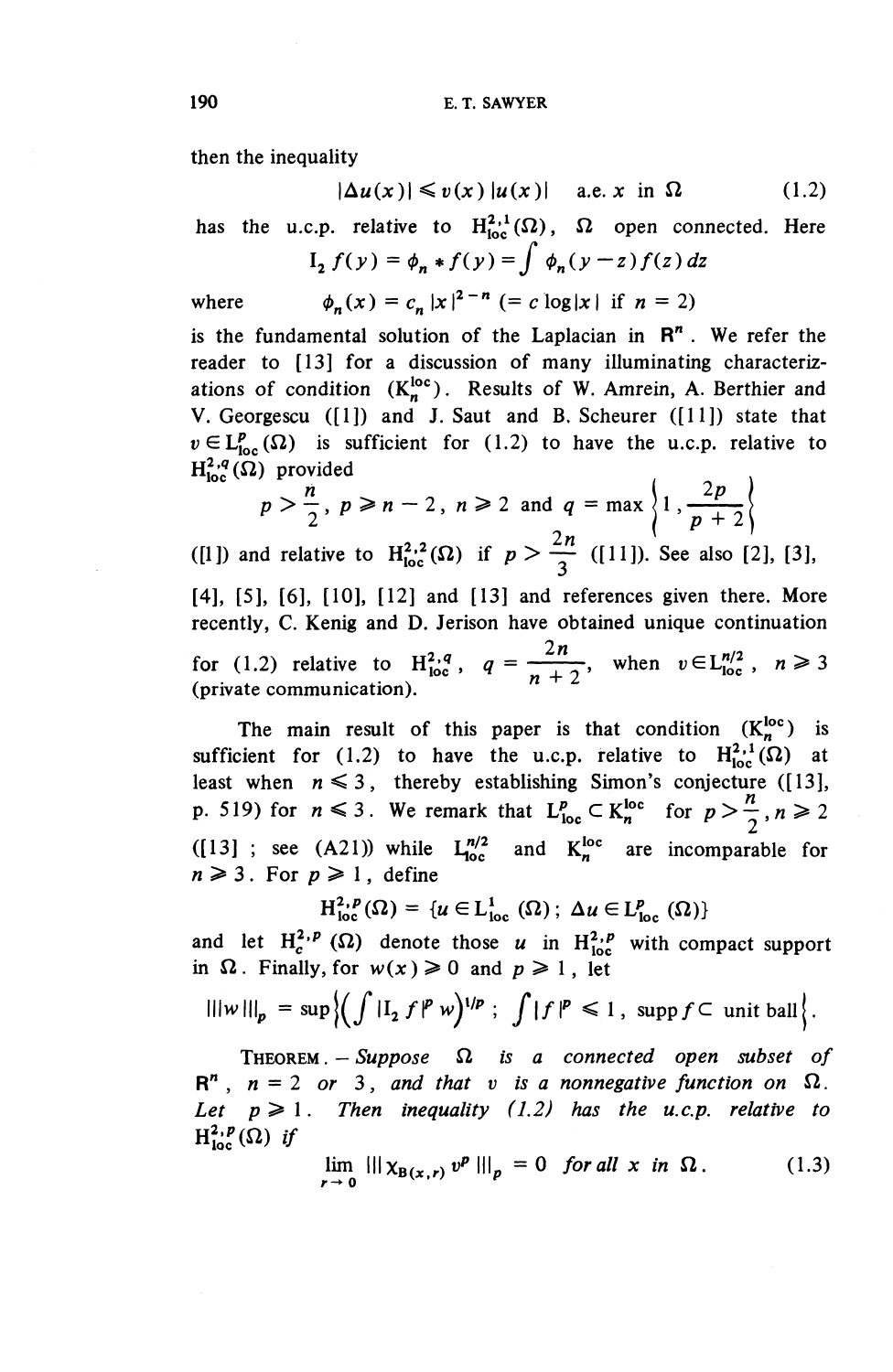*Remarks.* – (I) Since the u.c.p. is a local property, one need only require the vanishing of the limit in (1.3) outside a closed set E of measure zero such that  $\Omega - E$  is connected.

(II) When  $p=1$ , (1.3) is equivalent to  $(K_n^{loc})$ . Indeed,  $\| \|w\| \|_1 = \sup I^2 \mathcal{W}(y)$  and the maximum principle for *\y\<* l

harmonic functions shows that

 $\left\| I_2(\chi_{B(x,r)} v) \right\|_{\infty} = \sup_{y \in B(x,r)} I_2(\chi_{B(x,r)} v) (y)$  $\leq \sup_{y \in B(x,r)} I_2(\chi_{B(y,2r)} v)(y) \longrightarrow 0$  as  $r \longrightarrow 0$  by  $(K_n^{\text{loc}})$ .

A simple covering argument yields the converse.

(III) Characterizations of  $\| \| \|_p$  for  $p > 1$  can be obtained using the methods of [7], or [8] and [9]. Note however that if  $v \in L^{3/2}_{loc}$  (R<sup>3</sup>), then Holder's inequality and the Sobolev theorem ([14] ; p. 119) show that (1.3) holds for  $1 < p < \frac{3}{2}$ .

(IV) In the simple case  $n = 1$ , (1.2) has the u.c.p. relative to  $H^{2,1}_{loc}(\Omega)$  if and only if

$$
\lim_{r \to 0} \int_{a-r}^{a+r} |x - a| v(x) dx = 0 \quad \text{for all} \quad a \in \Omega. \tag{1.4}
$$

The proof is left to the reader. Note that  $(1.4)$  is weaker than  $(K_1^{loc})$ .

#### 2. Proof of the Theorem.

The theorem is proved using the approach of T. Carleman  $([3]$  — see also  $[10]$ ; p. 243) and the following estimate on ([3]  $-$  see also [10]; p. 243) and the follently raylor polynomial approximations to  $| \cdot -y|^{-\alpha}$ .

LEMMA. - Let  $\psi_{\alpha}(x) = |x|^{-\alpha}$ ,  $x \in \mathbb{R}^{n}$ ,  $\alpha > 0$  and  $\psi_{\alpha}(x)=-\log |x|$ . Then for  $0\leq \alpha\leq 1$ ,  $N\geq 0$ , and  $x, y\in\mathbb{R}^{n}$  $|\psi_{\alpha}(x-y)-\sum_{\alpha=0}^{N}\frac{(x\cdot \nabla)^{\alpha}}{\ell!} |\psi_{\alpha}(-y)| \leq C_{\alpha}\Big(\frac{|x|}{|y|}\Big)^{N+1} |\psi_{\alpha}(x-y)|$ (2.) (2.1) *where if*  $\alpha = 0$ , we restrict x and y to have modulus less

*than*  $\frac{1}{4}$ *. The constant*  $C_{\alpha}$  *is independent of* N, n, x and y.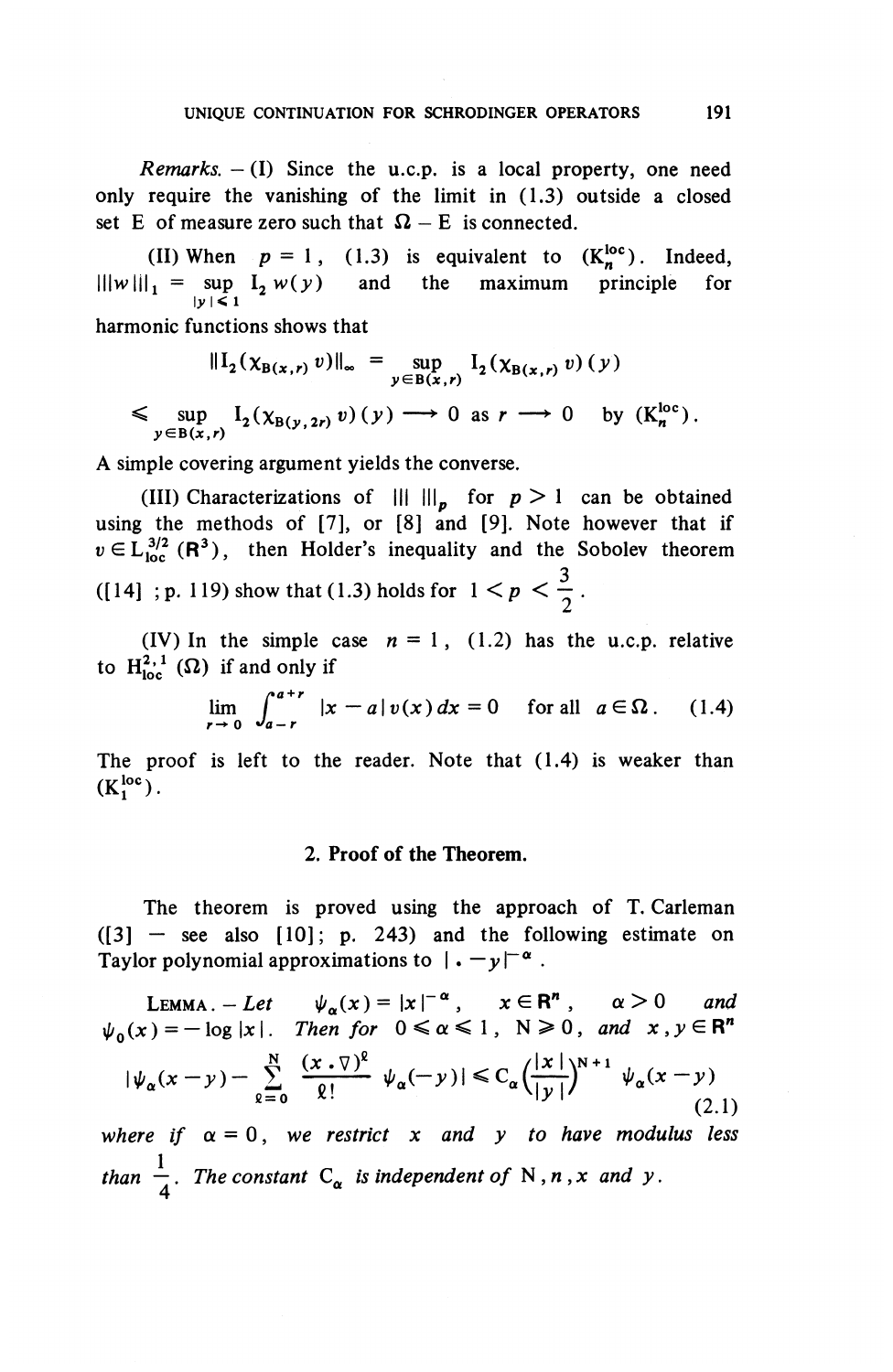*Remark.* – (V) The Lemma fails for  $\alpha > 1$ . In fact, for fixed N and y, the left side of  $(2.1)$  behaves like  $C|x|^N$  for large  $|x|$  while the right side is  $O(|x|^{N+1-\alpha})$  as  $|x| \longrightarrow \infty$ .

The Lemma will be proved in §3. Suppose now that  $u \in C_c^{\infty}(\mathbb{R}^n - \{0\})$ . Then  $u(x) = \int \phi_n(x - y) \Delta u(y) dy$  and if we subtract the  $N^{th}$  degree Taylor polynomial of  $u$  at the origin (which is  $\equiv 0$ ) and then interchange differentiation and integration, we obtain where  $\mathcal{U}(x) = \int \phi_n(x-y) \Delta u(y) dy$  and if<br>ubtract the N<sup>th</sup> degree Taylor polynomial of u at the origin<br>ch is  $\equiv 0$ ) and then interchange differentiation and integration, we<br>in<br> $u(x) = \int \left[ \phi_n(x-y) - \sum_{\ell=0}^N \frac{(x \cdot \nabla)^{\ell}}{\ell!} \$ 

$$
u(x) = \int \left[ \phi_n(x - y) - \sum_{\rho=0}^N \frac{(x \cdot \nabla)^{\rho}}{\rho!} \phi_n(-y) \right] \Delta u(y) dy (2.2)
$$

for all  $x$  in  $\mathbb{R}^n$ . A standard limiting argument involving a  $C^{\infty}_{\epsilon}$  approximate identity now shows that if  $u \in H^{2,1}_{\epsilon}$  (R<sup>n</sup> – {0}), then (2.2) holds for a.e.  $x$  in  $\mathbb{R}^n$ .

We now prove the theorem. Suppose *u* and *v* satisfy (1.2) where  $u \in H^{2,p}_{loc}(\Omega)$  and v satisfies (1.3). We may assume  $v \ge 1$  since  $v + 1$  also satisfies (1.2) and (1.3). Suppose further that  $0 \in \Omega$  and *u* vanishes in a neighbourhood of 0. Let  $0 < r < \frac{1}{\Omega}$  $\frac{1}{1}$   $\frac{1}{1}$   $\frac{2}{1}$   $\frac{3}{1}$ be such that  $\left|\left|\right|\right\rangle_{\mathcal{R}_{B(0,r)}} v^p\right|\left|\right|_p < \frac{1}{2C_\alpha}$  where  $\alpha = n-2$  and  $C_\alpha$ is the constant appearing in  $(2,1)$ . Choose  $\eta \in C_c^{\infty}$  such that  $\eta = 1$  on B(0,*r*) and supp  $\eta$  is contained in B(0, $\frac{1}{4}$ ). An easy computation shows that  $\eta u \in H_c^{2,p}(\mathbb{R}^n - \{0\})$ . Using (2.2) and the Lemma, we thus obtain for all  $N \ge 1$ ,

$$
\int_{|x| < r} (v(x) |x|^{-N} |u(x)|)^p \, dx
$$
\n
$$
\leq C_{\alpha}^p \int_{|x| < r} v(x)^p [I_2(|y|^{-N} | \Delta(\eta u)(y)|) (x)]^p \, dx
$$
\n
$$
\leq C_{\alpha}^p \left\| | \chi_{B(0,r)} v^p | ||_p^p \int |y|^{-Np} | \Delta(\eta u)(y)|^p \, dy \right\}
$$
\n
$$
\leq \frac{1}{2^p} \int_{|y| < r} [v(y) |y|^{-N} |u(y)|]^p \, dy
$$
\n
$$
+ \frac{1}{2^p} \int_{|y| > r} |y|^{-Np} | \Delta(\eta u)(y)|^p \, dy \tag{2.3}
$$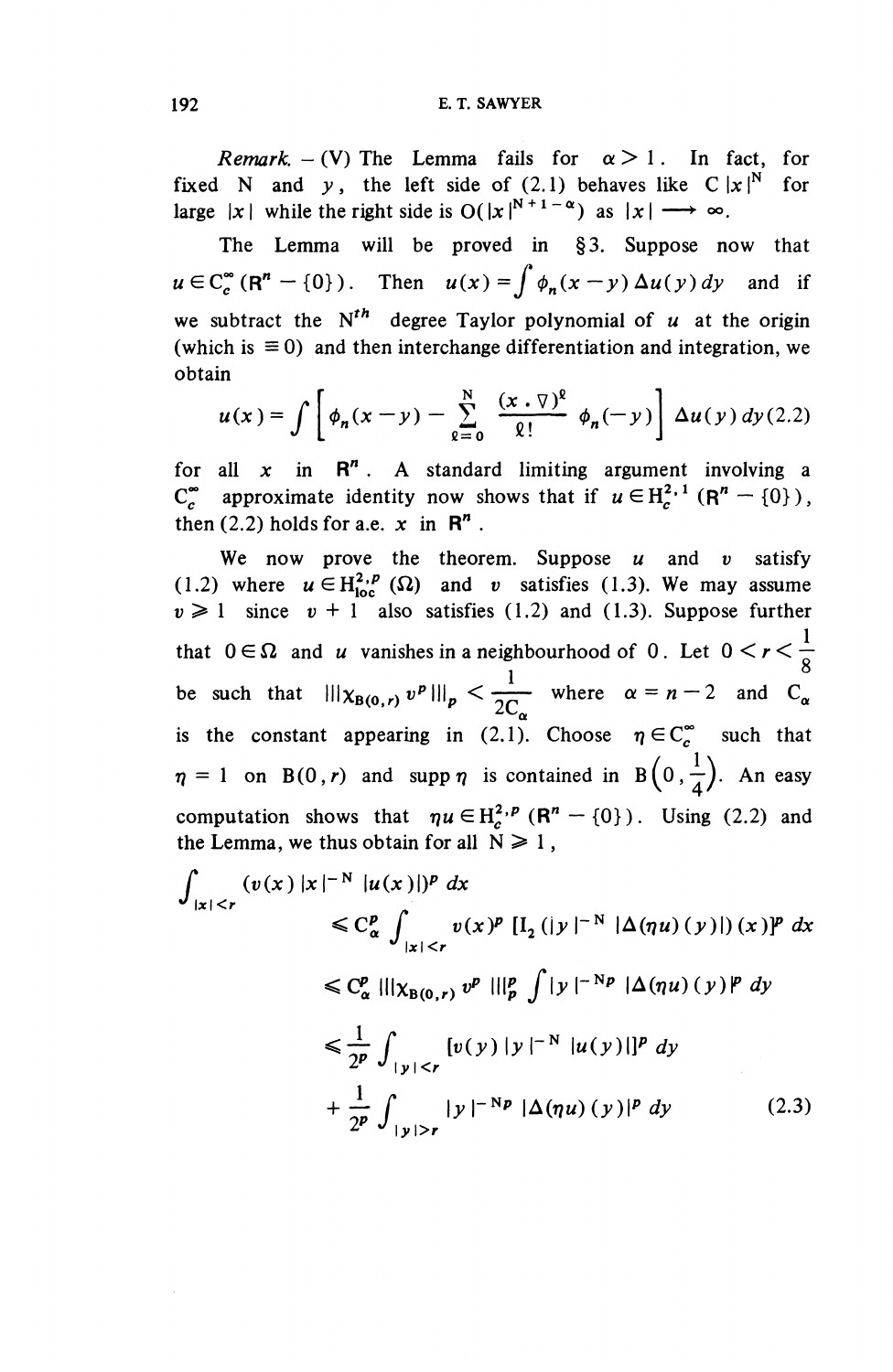since  $|\Delta(\eta u)| = |\Delta u| \le v|u|$  in B(0,r) by (1.2). The integrals in (2.3) are finite since  $\Delta(\eta u)$  is in  $\bar{L}^p$  and vanishes near the origin. Subtracting the first term on the right side of (2.3) from both sides and then letting  $N \rightarrow \infty$  shows that  $v|u|$ , and hence *u*. vanishes in  $B(0, r)$ . A standard connectedness argument now shows that  $u$  vanishes in  $\Omega$  and this, given the lemma, completes the proof of the theorem.

### **3. Proof of Lemma.**

We prove only the case  $0 < \alpha \le 1$ , the case  $\alpha = 0$  being similar but easier. Since  $\psi_{\alpha}$  is radial and homogeneous, we may assume, after a dilation and a rotation, that  $y = (1, 0, \ldots, 0)$  and  $x = (x_1, x_2, 0, \ldots, 0)$ . Thus we may as well suppose  $n = 2$ and passing to polar co-ordinates  $z = (x_1, x_2) = te^{i\theta}$ , what we must prove is

$$
||1 - te^{i\theta}|^{-\alpha} - P_N(t, \theta)| \leq C_{\alpha} t^{N+1} |1 - te^{i\theta}|^{-\alpha}
$$
 (3.1)  
for all  $t \geq 0$ ,  $|\theta| \leq \pi$  and  $N = 0, 1, 2, ...$ 

where  $P_N(t, \theta)$  denotes the Taylor polynomial of degree N at the origin for the real-analytic function  $z = te^{i\theta} \longrightarrow |1-z|^{-\alpha}$ . In order to effectively compute  $P<sub>N</sub>(t, \theta)$ , we write

$$
|1 - te^{i\theta}|^{-\alpha} = (1 - te^{i\theta})^{-\alpha/2} (1 - te^{-i\theta})^{-\alpha/2}
$$

and use the binomial expansion

$$
(1-z)^{-\alpha/2} = \sum_{k=0}^{\infty} (-1)^k {\binom{-\alpha/2}{k}} z^k = \sum_{k=0}^{\infty} {\binom{\frac{\alpha}{2}-1}{k}} z^k, \quad |z| < 1
$$

where the symbol  $\begin{bmatrix} \gamma \\ k \end{bmatrix}$  denotes the product  $\prod_{j=1}^{k} \left(1 + \frac{\gamma}{j}\right)$  for  $k > 1$  and  $\begin{bmatrix} 1 \ 0 \end{bmatrix} = 1$ . Thus with  $\gamma = \frac{\alpha}{2} - 1$  we have for  $t < 1$  $\left|1-te^{i\theta}\right|^{-\alpha}=\left(\sum_{i=1}^{8}\left[\int_{e_i}^{\gamma}(\left(e^{i\theta}\right)^k\right)\left(\sum_{i=1}^{8}\left[\int_{e_i}^{\gamma}(\left(e^{-i\theta}\right)^q\right)\right)\right]$  $\left(\sum_{k=0}^{\infty} \binom{1}{k} (te^{ix})^n \right) \left(\sum_{k=0}^{\infty} \binom{1}{k} (te^{-ix})^k \right)$  $\left(\frac{1}{e^{-i\theta}}\right)^{2}$  =  $\sum_{m=0}^{\infty} a_m(\theta) t^{m}$  $\sum_{m=0} a_m (\theta) t^m$  (3.2)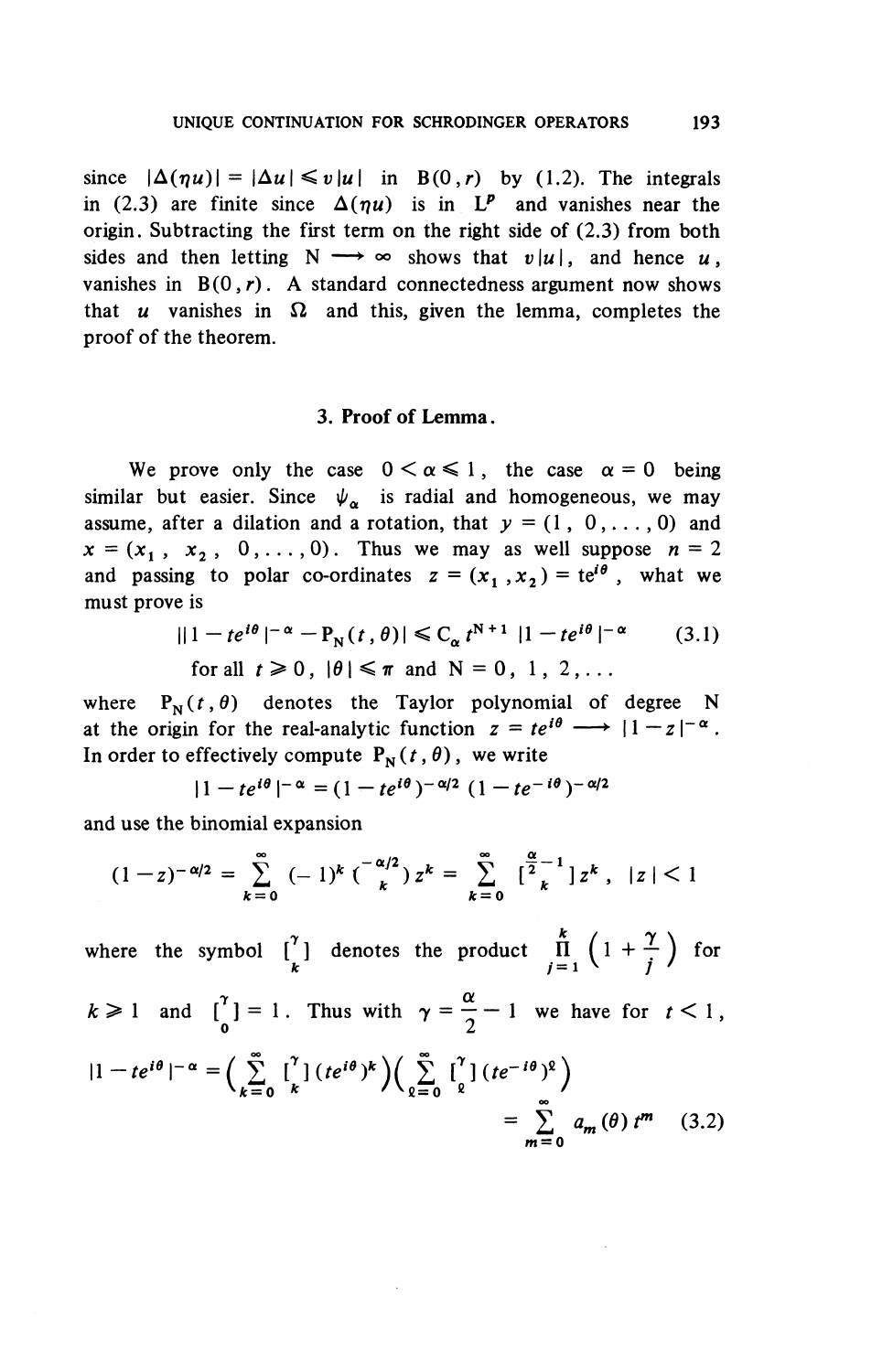where  $a_m(\theta) = \sum_{m} {^{r} \prod_{o}^{r} e^{i(k-2)\theta}} (-P_m^{\alpha/2} (\cos \theta) )$  in terms  $k+\overline{\ell}=m$   $k$   $\Omega$ of ultraspherical polynomials). Thus with  $z = te^{i\theta}$ 

$$
P_N(t, \theta) = \sum_{k+\ell \le N} \begin{bmatrix} \gamma \\ k \end{bmatrix} \begin{bmatrix} \gamma \\ \ell \end{bmatrix} (te^{i\theta})^k (te^{-i\theta})^{\ell}
$$
  
\n
$$
= \sum_{k+\ell \le N} \begin{bmatrix} \gamma \\ k \end{bmatrix} \begin{bmatrix} \gamma \\ \ell \end{bmatrix} z^k \overline{z}^{\ell} = \sum_{m=0}^N a_m(\theta) t^m.
$$
  
\n(3.3)  
\nWe first dispose of the simple cases  $t \le \frac{1}{2}$  and  $t \ge 2$ .

Since  $(1-t)^{-\alpha} = \sum_{k=0}^{\infty} {\binom{\alpha-1}{k}} t^k$  for  $|t| < 1$  we conclude, on comparison with the case  $\theta = 0$  of (3.2), that

$$
|a_m(\theta)| \le a_m(0) = \left[\begin{array}{c} \alpha - 1 \\ m \end{array}\right], \ m \ge 0, \ |\theta| \le \pi. \tag{3.4}
$$

Now for  $0 < \alpha \leq 1$ , we have  $\left[\frac{\alpha - 1}{k}\right] \leq C(k + 1)^{\alpha - 1} \leq C$  (see (3.6) below) and thus for  $t \ge 2$  we have by (3.4) that

$$
|\mathbb{P}_{\mathbb{N}}(t,\theta)| \leqslant \sum_{m=0}^{\mathbb{N}} |a_m(\theta)| t^m \leqslant C t^{\mathbb{N}} \leqslant C t^{N+1} |1-t e^{i\theta}|^{-\alpha}
$$

since  $t^{-\alpha} \leq 2 |1 - te^{i\theta}|^{-\alpha}$  when  $t \geq 2$ . This proves (3.1) for  $t \ge 2$ . On the other hand, for  $t \le \frac{1}{2}$  we have by (3.2) and (3.4)

$$
||1 - te^{i\theta}|^{-\alpha} - P_N(t, \theta)| \leq \sum_{m=N+1}^{\infty} |a_m(\theta)| t^m \leq Ct^{N+1} |1 - te^{i\theta}|^{-\alpha}
$$

since  $|1 - te^{i\theta}| \ge \frac{1}{2}$  when  $t \le \frac{1}{2}$  and this yields (3.1) for  $t \leq \frac{1}{2}$ . We now consider the cases  $1 \leq t \leq 2$  and  $\frac{1}{2} \leq t < 1$ separately.

The case  $1 \le t \le 2$ 

Let 
$$
\Delta\begin{bmatrix} 1 \ k \end{bmatrix} = \begin{bmatrix} 1 \ k \end{bmatrix} - \begin{bmatrix} 1 \ k+1 \end{bmatrix}
$$
 and  $D_k(z) = \sum_{j=0}^k z^j = \frac{1-z^{k+1}}{1-z}$ .

We continue to write  $z = te^{i\theta}$ . Summing by parts twice in the formula (3.3) for  $P^N(t, \theta)$  we obtain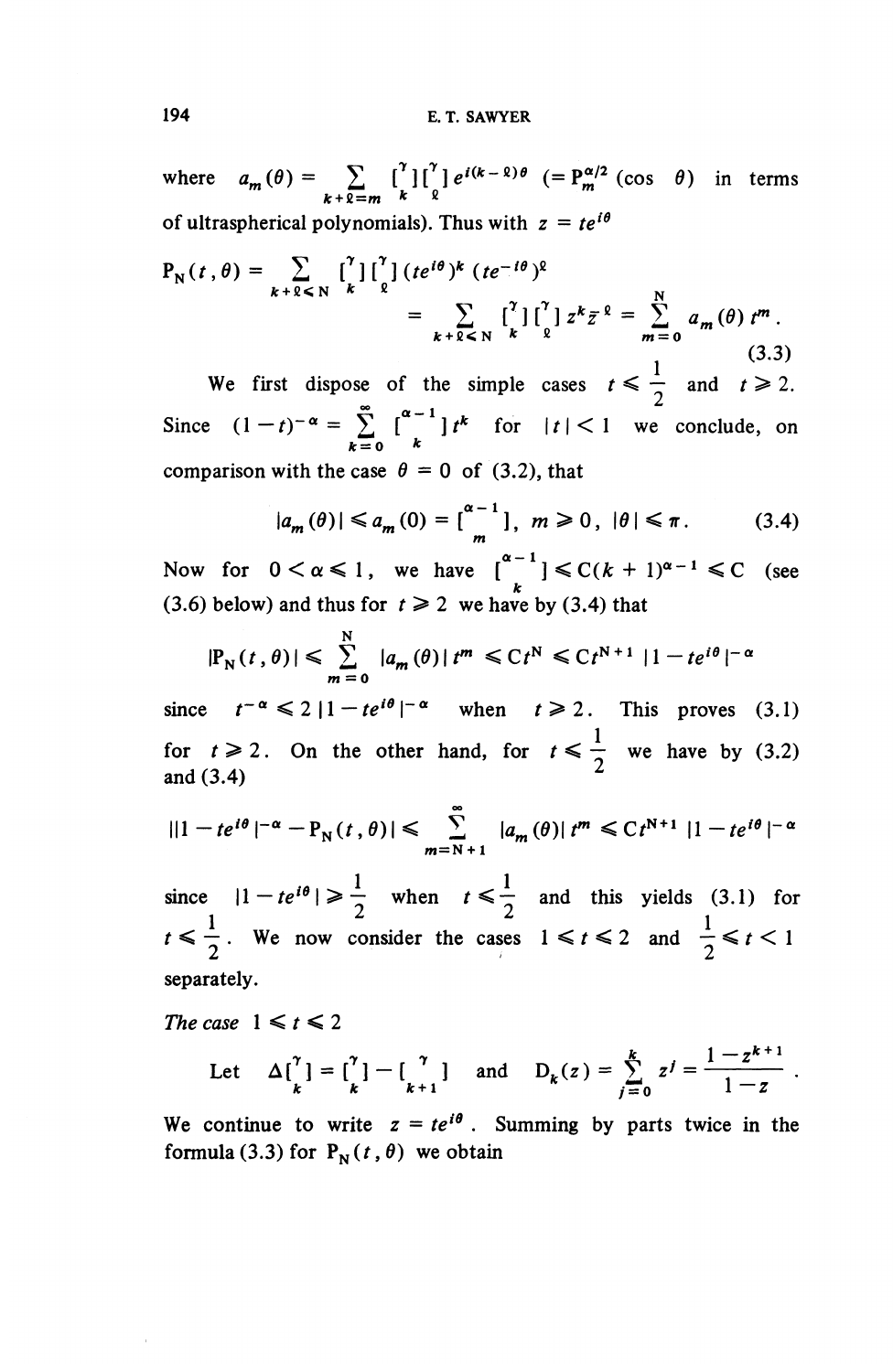$$
P_{N}(t, \theta) = \sum_{k=0}^{N} \begin{bmatrix} 7 \\ k \end{bmatrix} z^{k} \sum_{\ell=0}^{N-k} \begin{bmatrix} 7 \\ 2 \end{bmatrix} \overline{z}^{k}
$$
  
\n
$$
= \sum_{k=0}^{N} \begin{bmatrix} 7 \\ k \end{bmatrix} z^{k} \begin{Bmatrix} \sum_{k=0}^{N-k-1} \Delta \begin{bmatrix} 7 \\ 2 \end{bmatrix} D_{\ell}(\overline{z}) + \begin{bmatrix} 7 \\ N-k \end{bmatrix} D_{N-k}(\overline{z}) \end{Bmatrix}
$$
  
\n
$$
= \sum_{k=0}^{N-1} \Delta \begin{bmatrix} 7 \\ 2 \end{bmatrix} D_{\ell}(\overline{z}) \sum_{k=0}^{N-2-1} \begin{bmatrix} 7 \\ k \end{bmatrix} z^{k} + \sum_{k=0}^{N} \begin{bmatrix} 7 \\ k \end{bmatrix} \begin{bmatrix} 7 \\ N-k \end{bmatrix} z^{k} D_{N-k}(\overline{z})
$$
  
\n
$$
= \sum_{k=0}^{N-2} \Delta \begin{bmatrix} 7 \\ 2 \end{bmatrix} D_{\ell}(\overline{z}) \sum_{k=0}^{N-2-2} \Delta \begin{bmatrix} 7 \\ 2 \end{bmatrix} D_{k}(z)
$$
  
\n
$$
+ \sum_{k=0}^{N-1} \Delta \begin{bmatrix} 7 \\ 2 \end{bmatrix} \begin{bmatrix} 7 \\ N-k-1 \end{bmatrix} D_{\ell}(\overline{z}) D_{N-2-1}(z)
$$
  
\n
$$
+ \sum_{k=0}^{N} \begin{bmatrix} 7 \\ k \end{bmatrix} \begin{bmatrix} 7 \\ N-k \end{bmatrix} z^{k} D_{N-k}(\overline{z})
$$
  
\n
$$
= I + II + III.
$$
  
\n(3.5)  
\nLet  $d = |1-z|^{-1}$  and note that  $d \ge \frac{1}{2}$  since  $1 \le t \le 2$ . We

use the following estimates; recall that  $\gamma = \frac{\alpha}{2} - 1$  satisfies  $-1 < \gamma \leqslant -\frac{1}{2}$ .  $\binom{\gamma}{k} \le C(k+1)^{\gamma}, \Delta \binom{\gamma}{k} \le C(k+1)^{\gamma-1}, -1 < \gamma \le 0, k \ge 0$  (3.6)  $|D_k(z)| \leq C t^{k+1}$  min  $\{k+1, d\}, t \geq 1, k \geq 0$  (3.7)  $\sum_{k=1}^{\infty} (k+1)^{\gamma-1} \min\{k+1, d\} \leq C_{\gamma} d^{\gamma+1}, -1 < \gamma < 0, d \geq \frac{1}{2}$  $t = 0$  ( $\lambda + 1$ )  $\lim_{x \to 0} \lambda + 1$ ,  $a_1 \leq c_\gamma a$ ,  $1 \leq t \leq 0$ ,  $a \geq 3$ N (3.8)<br>  $\sum_{k=1}^{N} (k+1)^{\gamma} (N-k+1)^{\gamma} \min \{N-k+1, d\} \leq C_{\gamma} d^{2\gamma+2}$  (3.8)  $-1 < \gamma \leq -\frac{1}{2}, d \geq \frac{1}{3}.$  (3.9) For  $k \geqslant 1$ ,  $\gamma > -1$ , *k* i

$$
\begin{bmatrix} \gamma \\ k \end{bmatrix} = \frac{k}{\prod_{j=1}^{k} \left( 1 + \frac{\gamma}{j} \right)} \leq \frac{k}{\prod_{j=1}^{k} e^{\frac{\gamma}{j}} = e^{\gamma} \frac{\sum_{j=1}^{k} \frac{1}{j}}{1} \leq e^{\gamma} k^{\gamma}
$$

which yields the first estimate in (3.6) and the second follows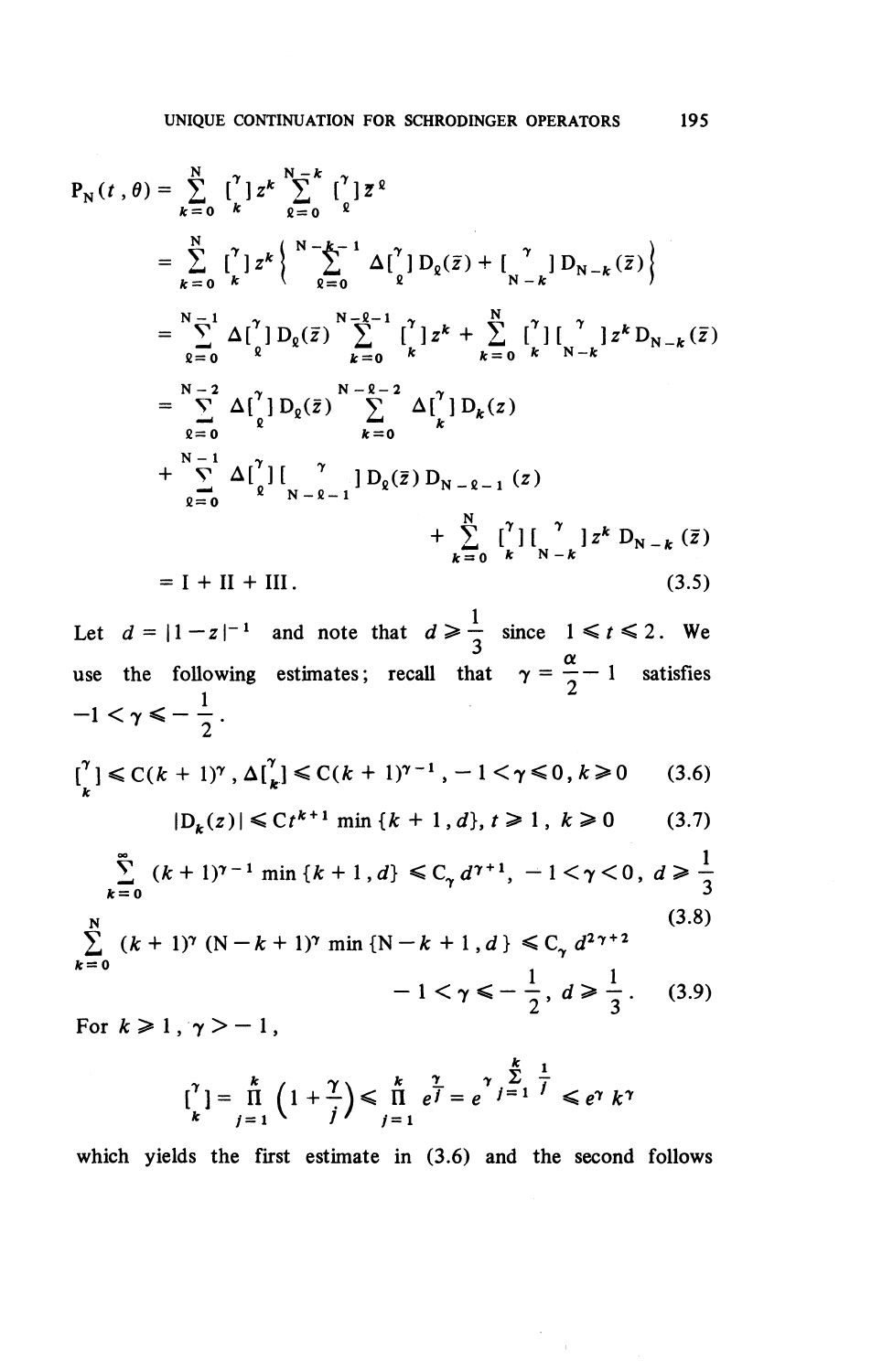using  $\Delta \begin{bmatrix} x \\ k \end{bmatrix} = -\frac{\gamma}{k+1} \begin{bmatrix} x \\ k \end{bmatrix}$ . Since  $\int_{j=0}^{k} z^j |\leq (k+1) t^k$ and  $\left|\frac{1-z^{k+1}}{1-z}\right| \leq 2t^{k+1}$  *d* we have (3.7). Estimate (3.8) follows easily upon considering the sums  $\sum$  and  $\sum$  separately.

 $k \leq d$   $\qquad \qquad k \geq d$ Finally the left side of (3.9) is dominated by

$$
\sum_{k=0}^{N} (k+1)^{\gamma} (N-k+1)^{\gamma+1} \leq (N+1)^{\gamma+1} \sum_{k=0}^{N} (k+1)^{\gamma} \leq CN^{2\gamma+2}
$$

which yields (3.9) if  $N \le 2d$ . If  $N > 2d$ , then the left side of (3.9) is dominated by

$$
\sum_{k < \frac{N-d}{2}} (k+1)^{\gamma} \left(\frac{N}{2}\right)^{\gamma} d + \sum_{\frac{N-d}{2} < k < N-d} \left(\frac{N-d}{2}\right)^{\gamma} (N-k+1)^{\gamma} d + \sum_{N-d < k < N} (N-d)^{\gamma} (N-k+1)^{\gamma+1}
$$
  

$$
\leq C_{\gamma} [N^{2\gamma+1} d + N^{2\gamma+1} d + N^{\gamma} d^{\gamma+2}] \leq C_{\gamma} d^{2\gamma+2}
$$

since both  $\gamma$  and  $2\gamma + 1$  are nonpositive.

We now return to (3.5) and show that the modulus of each of the terms I, II and III is dominated by d by<br><sup>2</sup> = C<sub>a</sub> t<sup>N + 1</sup> | 1 - te<sup>iθ</sup> |<sup>-c</sup>

 $C_{\alpha} t^{N+1} d^{2\gamma+1}$ 

as required in (3.1). We have

$$
|I| \leq \sum_{k+2 \leq N-2} |\Delta \begin{bmatrix} 7 \\ k \end{bmatrix} D_k(z)| |\Delta \begin{bmatrix} 7 \\ k \end{bmatrix} D_k(\bar{z})|
$$
  
\n
$$
\leq C t^N \sum_{k+2 \leq N-2} (k+1)^{\gamma-1} \min \{k+1, d\} (k+1)^{\gamma-1} \min \{k+1, d\}
$$
  
\nby (3.6), (3.7)  
\n
$$
\leq C t^N \left( \sum_{k=0}^{\infty} (k+1)^{\gamma-1} \min \{k+1, d\} \right)^2
$$

and (3.8) now yields the desired result for term I. From (3.6) and  $(3.7)$  we have

$$
|II| \le C t^{N+1} \sum_{\ell=0}^{N-1} (\ell+1)^{\gamma-1} (N-\ell)^{\gamma} \min \{ \ell+1, d \} \min \{ N-\ell, d \}
$$
  

$$
\le C t^{N+1} \sum_{\ell=0}^{N-1} (\ell+1)^{\gamma} (N-\ell)^{\gamma} \min \{ N-\ell, d \} \le C_{\alpha} t^{N+1} d^{2\gamma+2}
$$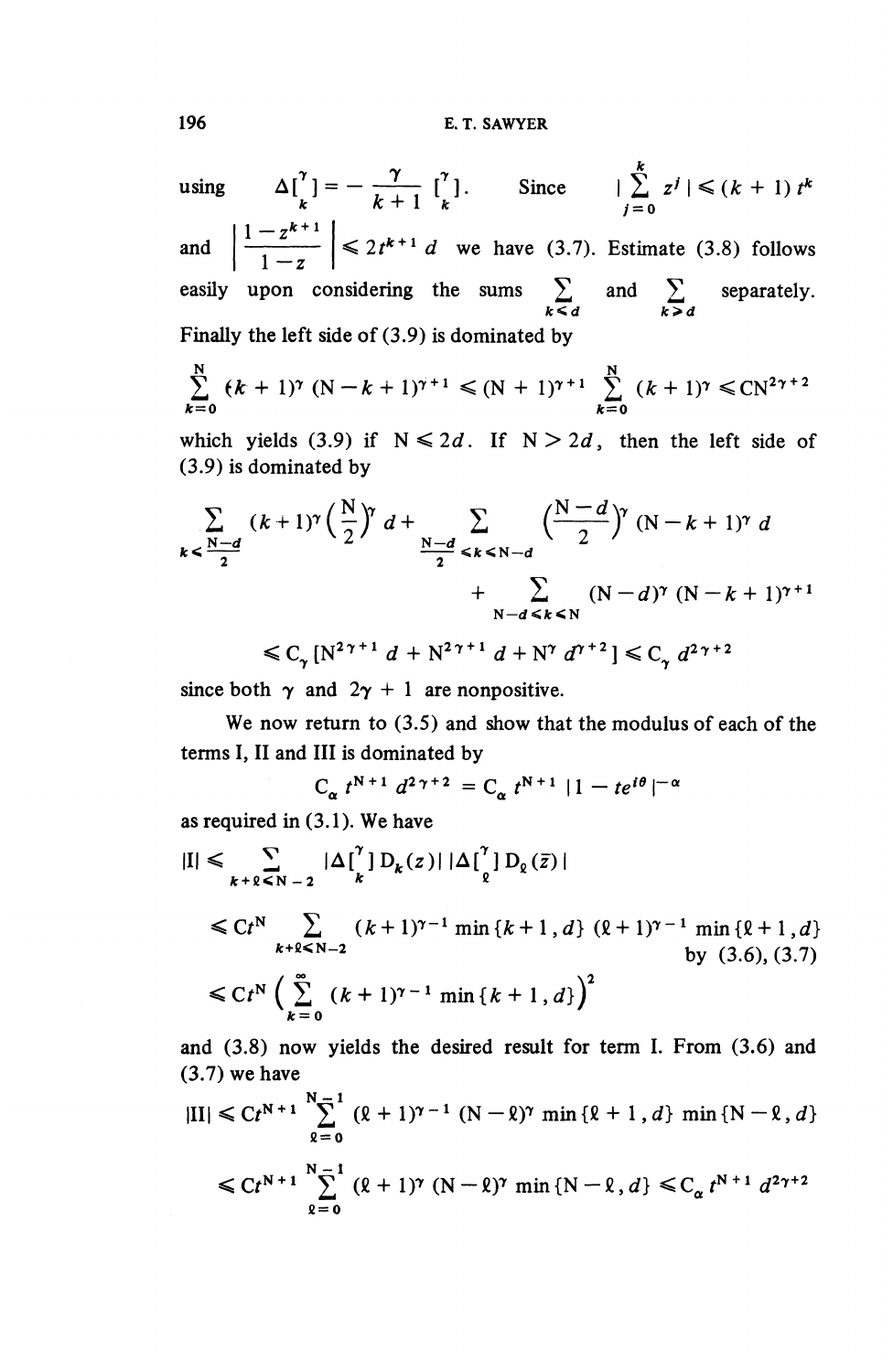by (3.9). Finally  $|III| \leq C_{\alpha} t^{N+1} d^{2\gamma+2}$  follows immediately upon combining  $(3.6)$ ,  $(3.7)$  and  $(3.9)$  and this completes the proof of  $(3.1)$  for  $1 \le t \le 2$ .

The case 
$$
\frac{1}{2} \leq t < 1
$$

We continue to write  $z = te^{i\theta}$  and  $d = |1 - z|^{-1}$ . In place of (3.7) we have the estimate

$$
|D_k(z)| \le C \min \{k+1, d\} \quad k \ge 0, \ |z| \le 1. \tag{3.10}
$$

Let 
$$
T_{N+1}(z) = \sum_{k=N+1}^{\infty} {7 \choose k} z^k = z^{N+1} \sum_{j=0}^{\infty} \Delta \left[ {7 \choose N+1+j} D_j(z) \right]
$$
 for

|z| < 1. **By (3.6), (3.10) and** (3.8),

$$
|T_{N+1}(z)| \leq C |z|^{N+1} \left( \sum_{j \leq d} (N+1+j)^{\gamma-1} (j+1) \right) \tag{3.11}
$$

$$
+ \sum_{j \geq d} (N + 1 + j)^{\gamma - 1} d \Big) \leq C_{\alpha} t^{N+1} d^{\gamma + 1} = C_{\alpha} t^{N+1} |1 - te^{i\theta}|^{-\alpha/2}.
$$

From  $(3.2)$  and  $(3.3)$  we see that for  $t < 1$ ,

$$
|1 - te^{i\theta}|^{-\alpha} - P_N(t, \theta) = \sum_{k+\ell \ge N+1} \left[ \begin{matrix} \gamma \\ k \end{matrix} \right] z^k \left[ \begin{matrix} \gamma \\ \ell \end{matrix} \right] \overline{z}^{\ell}
$$
 (3.12)

$$
=T_{N+1}(z) T_0(\bar{z})+T_0(z) T_{N+1}(\bar{z})-T_{N+1}(z) T_{N+1}(\bar{z})+R_N(t,\theta)
$$

where  $R_N(t, \theta) = \sum_{k=1}^N {\binom{r}{k}} z^k \sum_{\ell=N+1-k}^N {\binom{r}{k}} {\overline{z}}^{\ell}$ . In view of (3.11)

and (3.12), the estimate (3.1) for  $\frac{1}{2} \le t < 1$  will follow once we have shown

$$
|R_N(t, \theta)| \leq C_{\alpha} t^{N+1} |1 - te^{i\theta}|^{-\alpha}, \frac{1}{2} \leq t < 1, |\theta| \leq \pi.(3.13)
$$

To this end let  $\tilde{\Delta} \begin{bmatrix} x \\ k \end{bmatrix} = \begin{bmatrix} x \\ k-1 \end{bmatrix} = -\Delta \begin{bmatrix} x \\ k-1 \end{bmatrix}$  for  $k \ge 1$ . Two summations by part yield To this end let  $\tilde{\Delta} \begin{bmatrix} \tilde{r} \\ k \end{bmatrix} = \begin{bmatrix} \tilde{r} \\ k-1 \end{bmatrix} = -\Delta \begin{bmatrix} \tilde{r} \\ k-1 \end{bmatrix}$  for summations by part yield<br>  $R_N(t, \theta) = \sum_{k=1}^N \begin{bmatrix} \tilde{r} \\ k \end{bmatrix} z^k \bar{z}^N \begin{bmatrix} \sum_{l=N+2-k}^N \tilde{\Delta} \begin{bmatrix} \tilde{r} \\ \frac{l}{l} \end{bmatrix} D$ 

$$
R_N(t, \theta) = \sum_{k=1}^N \left[ \int_k^{\gamma} \left| z^k \, \bar{z}^N \right| \left\{ \sum_{\ell=N+2-k}^N \widetilde{\Delta} \left[ \int_\ell^{\gamma} \right] D_{N-\ell} \left( \frac{1}{\bar{z}} \right) \right. \right. \left. + \left[ \int_{N+1-k}^{\gamma} \left| D_{k-1} \left( \frac{1}{\bar{z}} \right) \right| \right] \right\}
$$

 $14$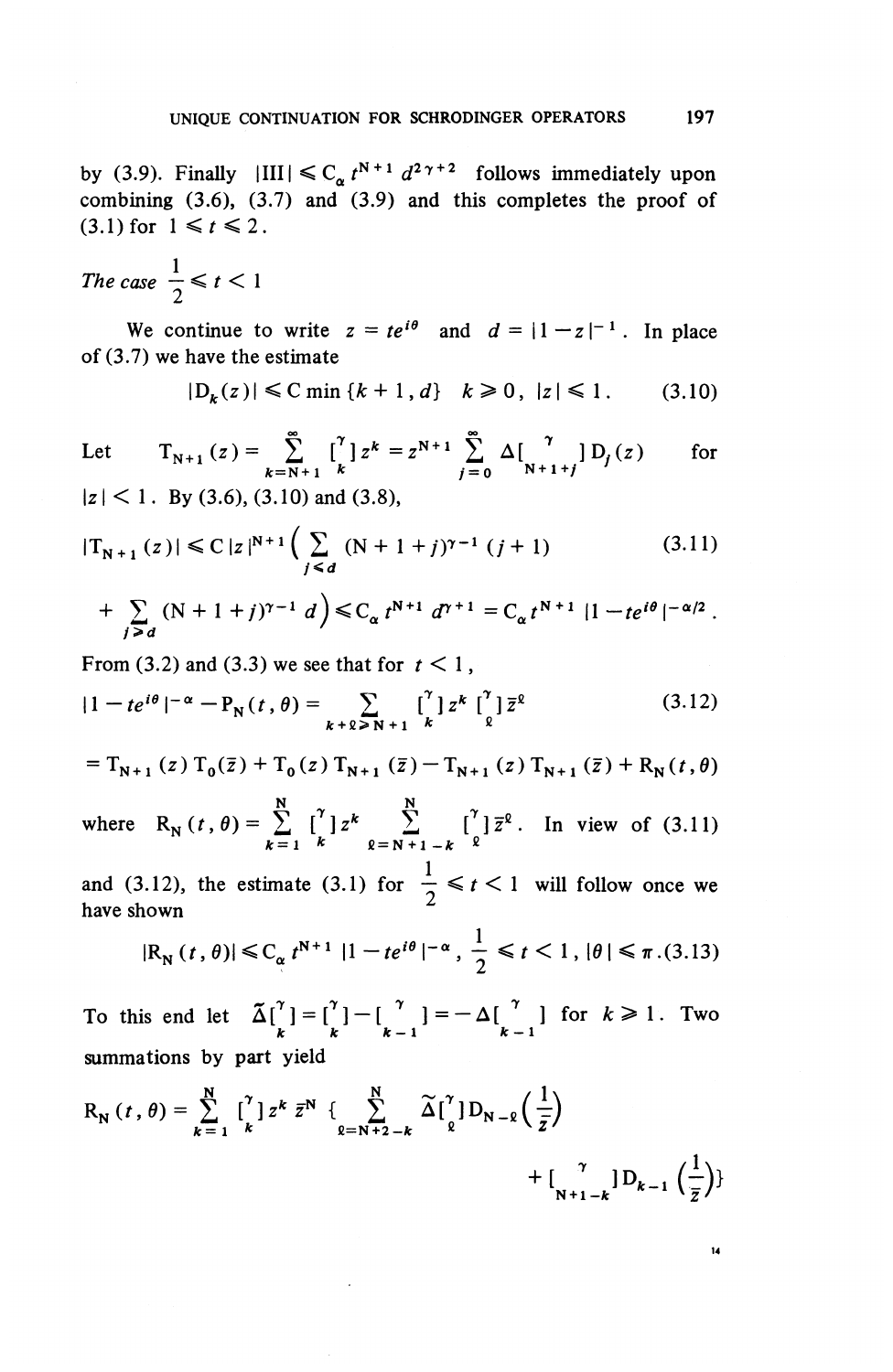$$
= z^N \bar{z}^N \sum_{\ell=3}^N \widetilde{\Delta} \left[ \begin{matrix} \gamma \\ \ell \end{matrix} \right] D_{N-\ell} \left( \frac{1}{\bar{z}} \right) \sum_{k=N+3-\ell}^N \widetilde{\Delta} \left[ \begin{matrix} \gamma \\ k \end{matrix} \right] D_{N-k} \left( \frac{1}{z} \right)
$$
  
+  $z^N \bar{z}^N \sum_{\ell=2}^N \widetilde{\Delta} \left[ \begin{matrix} \gamma \\ \ell \end{matrix} \right] \left[ \begin{matrix} \gamma \\ \gamma+2-\ell \end{matrix} \right] D_{N-\ell} \left( \frac{1}{\bar{z}} \right) D_{\ell-2} \left( \frac{1}{z} \right)$   
+  $\bar{z}^N \sum_{k=1}^N \left[ \begin{matrix} \gamma \\ k \end{matrix} \right] z^k \left[ \begin{matrix} \gamma \\ \gamma+1-k \end{matrix} \right] D_{k-1} \left( \frac{1}{\bar{z}} \right)$   
=  $I + II + III$ .

Note that  $td=|1-\frac{1}{z}|^{-1}\geqslant \frac{1}{3}$  if  $\frac{1}{2}\leqslant |z|<1$ . Since  $\tilde{\Delta}[\begin{matrix} \gamma \\ k \end{matrix}]=-\Delta[\begin{matrix} \gamma \\ k-1 \end{matrix}]$ , we thus obtain from (3.6) and (3.7) that

$$
\begin{aligned}\n\left[\frac{1}{k}\right] &\leq Ck^{\gamma}, -1 < \gamma \leq 0, \ k \geq 1. \\
|\tilde{\Delta} \left[\frac{1}{k}\right]| &\leq Ck^{\gamma-1}, -1 < \gamma \leq 0, \ k \geq 1. \\
\left|D_k\left(\frac{1}{z}\right)\right| &\leq Ct^{-k-1} \min\{k+1, td\}, \ \frac{1}{2} \leq t < 1, \ k \geq 0.\n\end{aligned} \tag{3.15}
$$

We shall also need the following consequence of  $(3.9)$ .

$$
\sum_{\ell=3}^{N} \ell^{\gamma-1} \min \{N-\ell+1, td\} \sum_{k=N+3-\ell}^{N} k^{\gamma-1} \min \{N-k+1, td\}
$$
  

$$
\leq \sum_{\ell=3}^{N} \ell^{\gamma-1} \min \{N-\ell+1, td\} C_{\gamma} (N+3-\ell)^{\gamma} \ell \leq C_{\gamma} (td)^{2 \gamma+2}
$$
  
by (3.9) for  $-1 < \gamma \leq -\frac{1}{2}$ ,  $td \geq \frac{1}{3}$ . (3.16)

**From (3.15) and (3.16) we immediately deduce**

$$
|I| \leq C_{\alpha} t^{N+1} |1 - te^{i\theta}|^{-\alpha}
$$

for  $\frac{1}{2} \leq t < 1$  and the corresponding estimates for II and III follow from (3.15) and (3.9) along lines similar to those used for their counterparts in (3.5). Thus (3.13) holds and this completes the proof of the Lemma.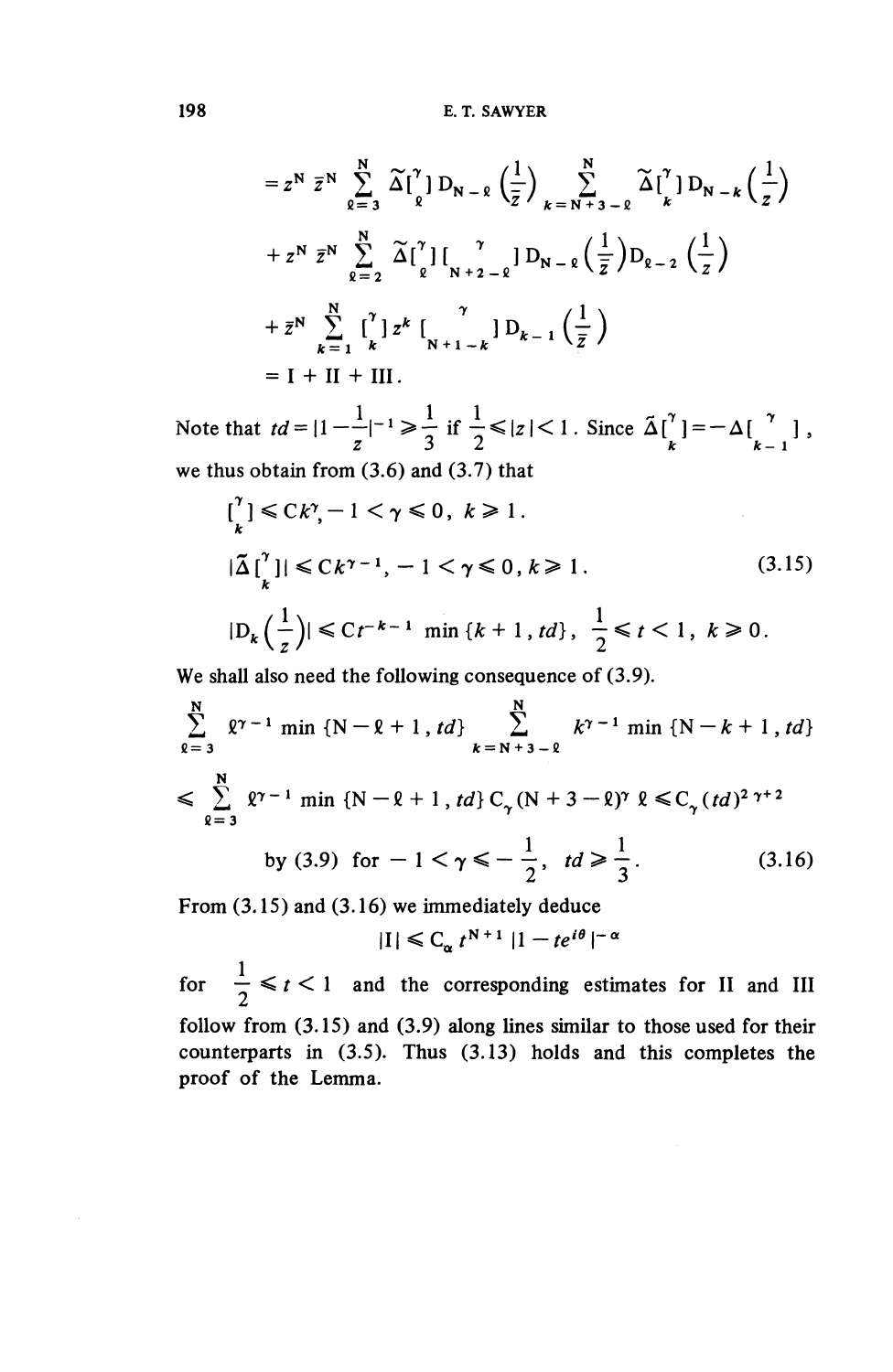### BIBLIOGRAPHIE

- [I] W.O. AMREIN, A.M. BERTHIER and V. GEORGESCU, *IP* inequalities for the Laplacian and unique continuation, *Ann. Inst. Fourier,* Grenoble, 31-3 (1981), 153-168.
- [2] A.M. BERTHIER, Sur Ie spectre ponctuel de Foperateur de Schrodinger, *C.R.A.S.,* Paris, 290A (1980), 393-395.
- [3] T. CARLEMAN, Sur un problème d'unicité pour les sytèmes d'équations aux dérivés partielles à deux variables indépendantes, Ark. Mat., 26B (1939), 1-9.
- [4] V. GEORGESCU, On the unique continuation property for Schrödinger Hamiltonians, *Helv. Phys. Acta*, 52 (1979), 655-670.
- [5] E. HEINZ. Uber die Eindeutigkeit beim Cauchy'schen Anfangswertproblem einer elliptischen Differentialgleichung zweiter Ordnung, *Nachr. Akad.-Wiss. Gottingen,* 11(1955), 1-12.
- [6] L. HORMANDER. *Linear Partial Differential Operators,* Springer, Berlin, 1963.
- [7] R. KERMAN and E. SAWYER, Weighted norm inequalities of trace-type for potential operators, preprint.
- [8] V.G. MAZ'YA, Imbedding theorems and their applications, Baku Sympos. (1966), "Nauka", Moscow, (1970), 142-154 (Russian)
- [9] V.G. MAZ'YA, On some integral inequalities for functions of several variables. *Problems in Math. Analysis,* No. 3 (1972) Leningrad U. (Russian).
- [10] M. REED and B. SIMON, *Methods of Modern Mathematical Physics, IV. Analysis of Operators,* Academic Press, New York, 1978.
- [11] J. SAUT and B. SCHEURER, Un théorème de prolongement unique pour des operators elliptiques dont les coefficients ne sont pas localement born6s, *CR. A.S.,* Paris, 290A (1980), 595-598.
- [12] M. SCHECHTER and B. SIMON, Unique continuation for Schrodinger operators with unbounded potentials, J. *Math. Anal. Appl.,* 77 (1980), 482-492.